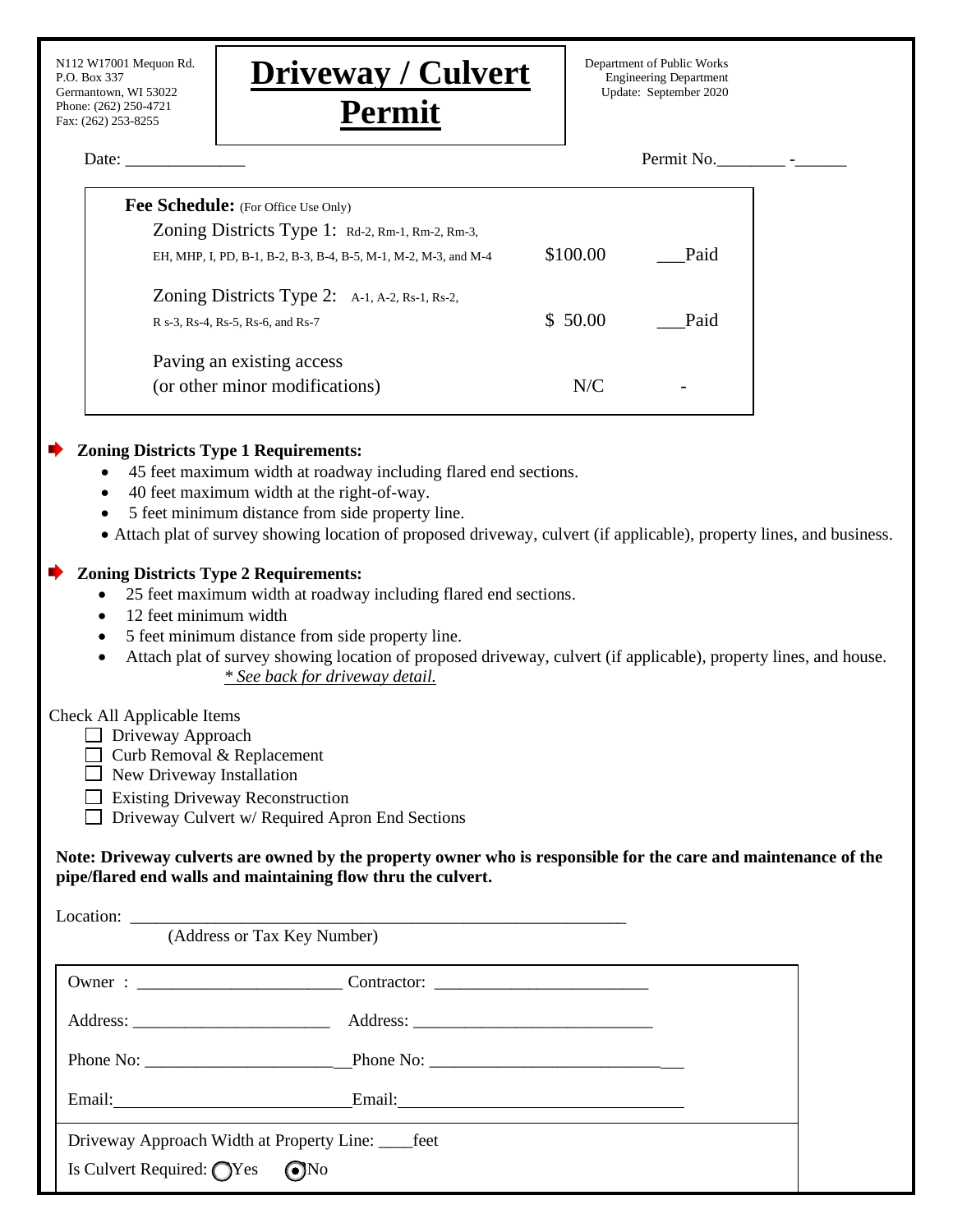Phone: (262) 250-4721 Fax: (262) 253-8255

## **Terms of Agreement**

- 1. The application shall contain a description of the proposed work in the right-of-way, culvert requirements including size and length, intersection clearances, distances to nearest driveways, and details of the proposed installation. Attach a plat of survey with sketches of buildings on property, driveway, and dimensions to applicable features (property line, driveway width, etc).
- 2. The Village Engineer may require scale drawings or other information prior to granting a permit.
- 3. EXPIRATION. Permits for existing driveway reconstruction shall remain valid for 60 days from the date of issuance and permits for new driveway installation shall remain valid for one (1) year from the date of issuance, after which the permit shall expire.
- 4. Owner/Agent shall call (262)250-4721 to schedule an appointment for inspection two (2) business days before commencing any work.
- 5. PENALTIES. Persons who violate the terms of the permit or who neglect to receive an approved permit before beginning street excavation in the right-of-way shall be penalized as provided in Section 25.04 of the Municipal Code.
- 6. The Applicant is responsible for all cost of materials including culverts related to the construction. The entire cost of installing and maintaining the access is the responsibility of the Owner.
- 7. The Applicant agrees to hold harmless and indemnify the Village of Germantown, its officers, agents, and employees against any loss or damage for any personal injury or property damage sustained by reason of the exercise of this permit.
- 8. The Applicant shall call the Diggers Hot Line prior to the commencement of excavation.
- 9. It shall be the sole responsibility of the Contractor to install and maintain sufficient warning signs and/or barricades to protect the work, workers, and to warn the public. All warning devices shall conform to the Manual on Uniform Traffic Control Devices (latest edition).
- 10. Culvert size will be determined by the Village Engineer or representative so as to allow for proper drainage.
- 11. All driveways and culverts will be a minimum of 5 feet from parallel property lines.
- 12. Slopes forming the sides of the access shall not be steeper than 4 to 1 (25%) or that of the slopes forming the sides of the roadway, whichever is less.
- 13. Retaining walls are prohibited in the public right-of-way.
- 14. Pavement of accesses shall consist of blacktop or compacted gravel. Concrete shall not be allowed within the right-of-way except where there is an existing curb and gutter.
- 15. Should the property owner choose to extend their concrete driveway into the right of way to the edge of the existing road, they do so at their own risk. The Village will not be responsible for any damage to the concrete pavement for any reason (snowplow operations, etc.)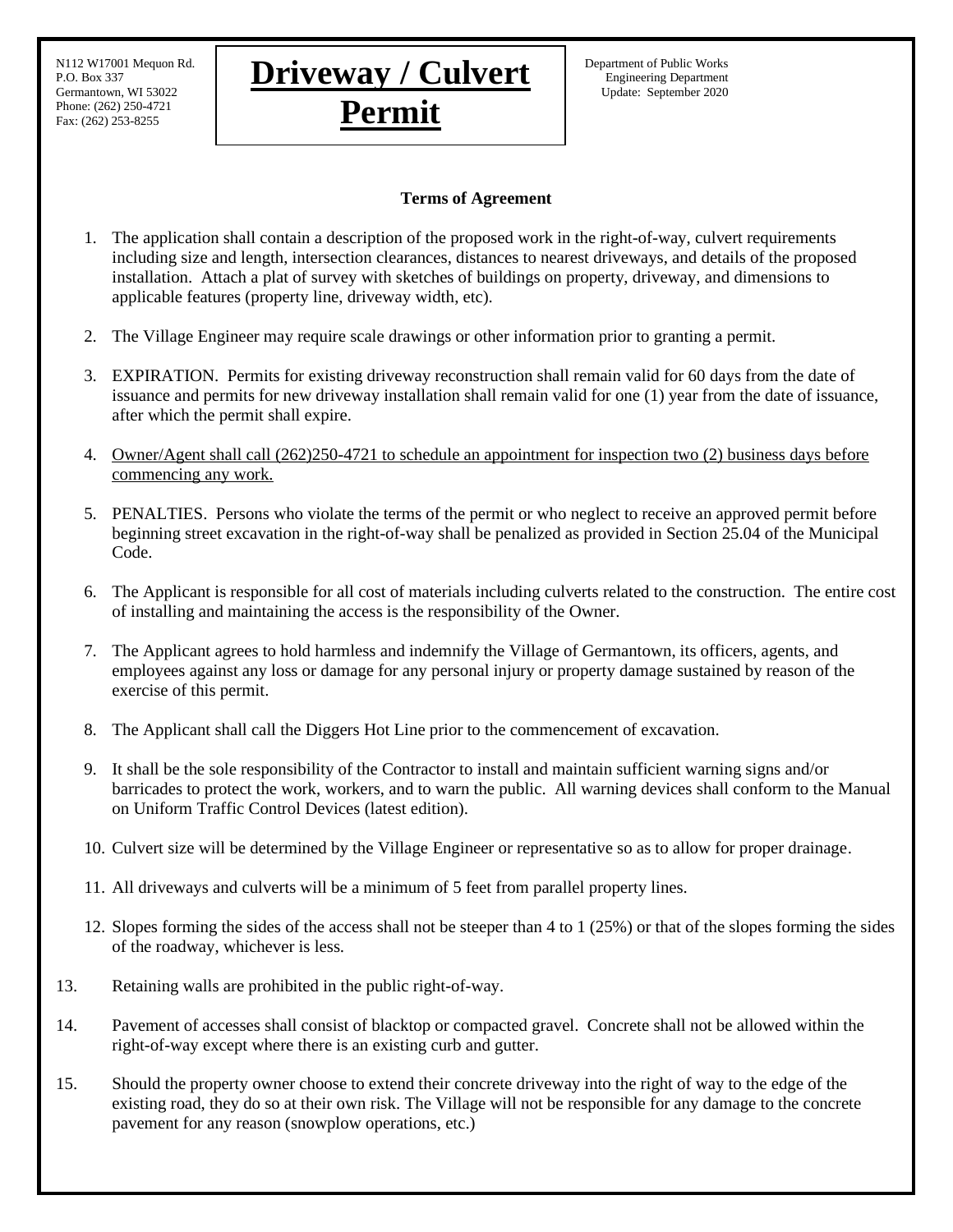Phone: (262) 250-4721 Fax: (262) 253-8255



Also, should the concrete approach need to be removed for **any** village project in the future, such as drainage, road improvements or utility installations, the approach will be replaced with asphalt. The Village **will not** replace the approach with concrete pavement.

- 16. Vertical face curb and gutter (where existing) shall be removed for the new access and replaced with new curb and gutter. At the discretion of the Village Engineer, an approved contractor may be allowed to remove only the curb head on mountable curb by using a machine mounted concrete saw in lieu of removing and replacing the curb and gutter.
- 17. Existing Village Property including road surfaces, curbs, shoulders, slopes, ditches, and vegetation shall be restored to its original condition by the applicant. The agent/owner shall restore the right-of-way to the satisfaction of the Village Engineer within the permit period

## **OWNER'S AGREEMENT:**

The undersigned herby agrees to perform the work according to the appropriate specifications and standards on file in the Engineering Department. The applicant also agrees to repair or replace any work that does not conform to said specifications and standards. All work performed under this permit is subject to the provisions in Section 8.03 and Section 17.45 of the Municipal Code of Germantown, Wisconsin.

|                                                                                                                                                                                                       |  | Date:                       |  |  |  |
|-------------------------------------------------------------------------------------------------------------------------------------------------------------------------------------------------------|--|-----------------------------|--|--|--|
| (Signature)                                                                                                                                                                                           |  |                             |  |  |  |
| <b>Office Use Only (To Be Completed by the Village of Germantown)</b>                                                                                                                                 |  |                             |  |  |  |
| <b>Culvert Specifications</b><br>Diameter: inches<br>Length: _______ feet<br>Allowed Pipe Material: Corrugated Metal or Reinforced Concrete Pipe<br>No plastic or HDPE pipe is allowed for driveways. |  | Type: Round Elliptical Arch |  |  |  |

All culverts will have metal flared end sections, of the same diameter attached at both ends of the culvert.

## **Village Approval**

d

Permission is hereby granted for the above applicant to perform said work in accordance with Germantown specifications and standards. Modification of the curb for the driveway approach must be approved by the Village of Germantown.

Engineering / D.P.W.

Authorization: \_\_\_\_\_\_\_\_\_\_\_\_\_\_\_\_\_\_\_\_\_\_\_\_\_\_\_\_\_\_\_\_\_\_\_ Date: \_\_\_\_\_\_\_\_\_\_\_